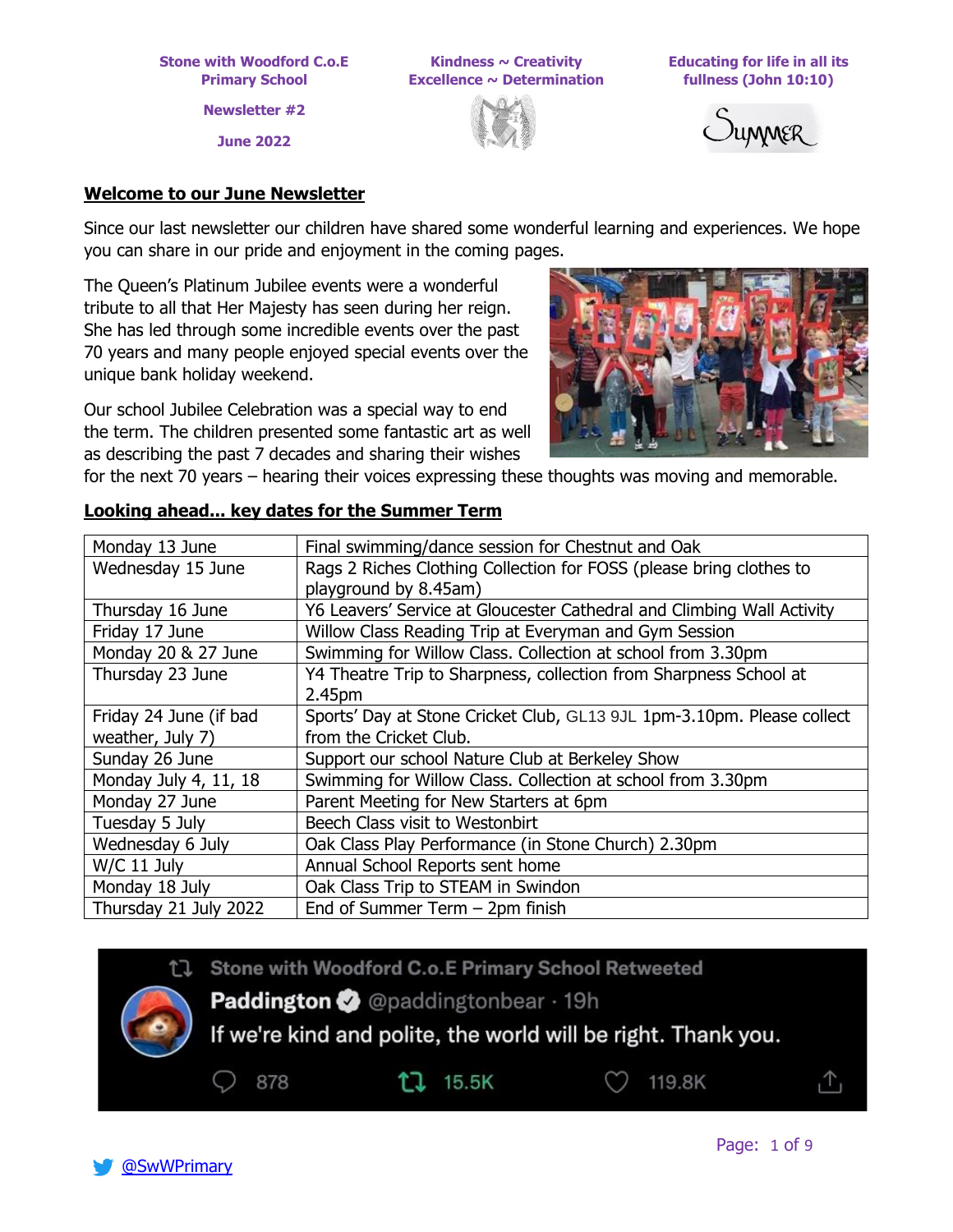> **Newsletter #2 June 2022**

**Kindness ~ Creativity Excellence ~ Determination**



**Educating for life in all its fullness (John 10:10)**



### **More Highlights from the past few weeks**

### **Young Sport Leaders**

This week Mrs Bates, sports teacher at KLB, came into school to train Year 5 to be Young Sport Leaders, with Beech class as their trainees. The older children enjoyed teaching and learning some new skills, and Beech class had a wonderful afternoon.

Year 5 can now provide additional active games to the rest of the children during their play times!



### **Chestnut's invention exploration**

This week Chestnut have been exploring the camera as an invention; when it was invented, what people did before cameras and how the invention has changed. They have handled a Polaroid instamatic camera from the 70s, an SLR camera from the 60s and they have compared this to a digital camera. They are really looking forward to experiencing the Stone camera obscura when the weather is bright enough.



## **Rachael Latham – Paralympic Visitor**

Just before half term World Championship Paralympic swimmer Rachael Latham visited our school to share her messages of being happy, promoting teamwork and never giving up. The children were captivated and motivated by her talk. The event raised over £900 and we thank families for all their support with the fundraising, which will allow the school to invest in some exciting new sports equipment.

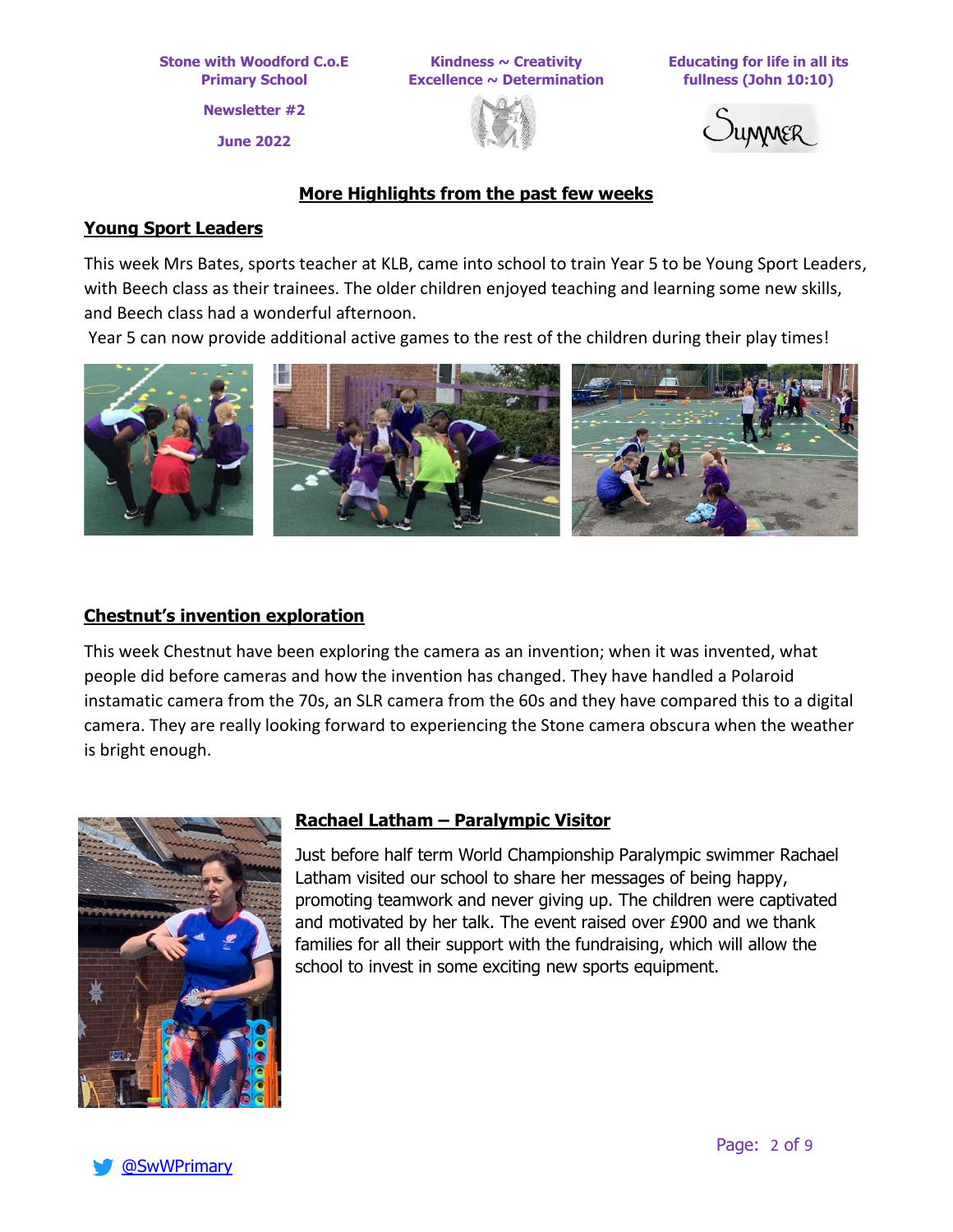**Newsletter #2**

**June 2022**

#### **Berkeley Show and Nature Club**

In Science and Nature club, KS2 are well under way constructing their bug hotel. Please show your support by coming to see us presenting it at the Berkeley show on Sunday 26th June.

### **Governor introduction – Brian Williams**

As Chair of governors, my role is to lead a team of people representing parents, the Diocese, the community and the staff in ensuring that we support the school. Our job is to influence its strategic direction and to hold the Head Teacher to account for the school's performance as well as overseeing the funding and how the money is spent.

### **K'nex Challenge**

Earlier in the year, Willow class took part in the K'nex challenge. The two winners from this event attended the final at Renishaw before half term and represented the school superbly.

#### **Oak prepare for the stage**

Oak class have been hard at work learning about how forces impact us and the world around us. We have begun learning our parts, songs and dances for our end of year play, Mystery at Magpie Manor. We are looking forward to our school trip to STEAM in Swindon later in the term.

# **Nature Quiz**

A wealth of nature knowledge took our Y5/6 nature quiz team all the way to the semi-finals of the event for all local primary schools, and they came within four points of reaching the final! It was a tense but enjoyable affair and this valuable knowledge will serve our children well as we continuously look to focus on our environment and sustainability.













**Kindness ~ Creativity Excellence ~ Determination**

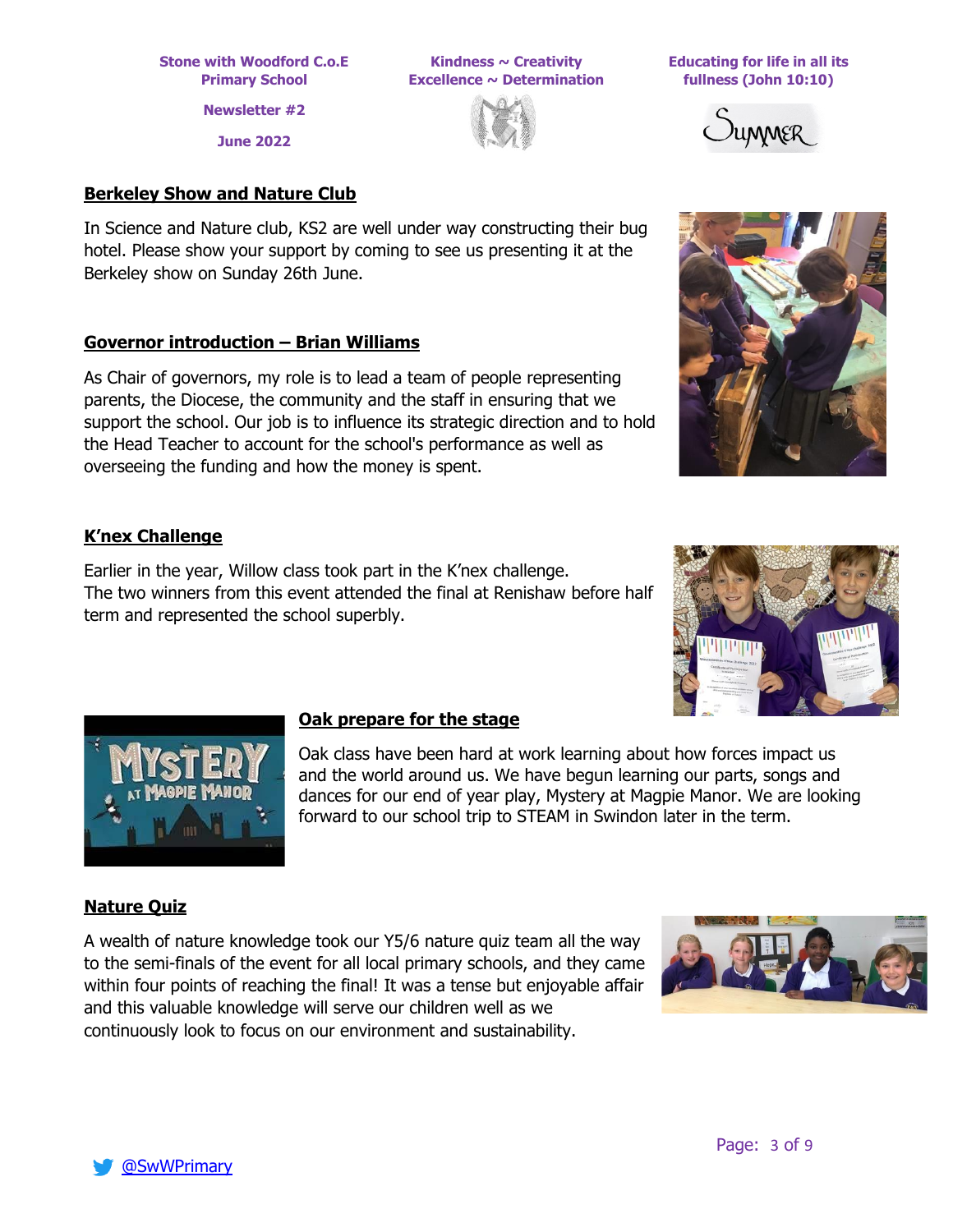**Stone with Woodford C.o.E Primary School Newsletter #2 June 2022**

**Kindness ~ Creativity Excellence ~ Determination**



**Educating for life in all its fullness (John 10:10)**

**IMMER** 

### **Young Voices**

A great event that will live long in the children's (and many parents'!) memories too! At the LG Resorts Arena in Birmingham, 30 of our children sang along with thousands of others to make the most incredible sound and be the 'main act' in a phenomenal concert. Many thanks to Mrs Murrin who put so much effort in to ensuring the children could perform brilliantly as the lead teacher for an epic day and night!





### **Creative Greatness**

We were delighted to welcome back our professional artist in residence for a special workshop, looking at polar landscapes.

Creativity underpins everything we do in school and it can be seen in all subjects, not just the arts, and is enjoyed by so many too.

#### **Willow**

Willow class have had an amazing month with many participating in Young Voices, iPad Music lessons, a residential trip to South Cerney and of course the Year 6 children completed their SATs too! The

class have been investigating in Mathematics too which has created some really engaging and thought provoking conversations.

### **FOSS and community support**

Our FOSS team raised a fantastic £150 on the weekend of the 14 May as they sold cakes at Berkeley Parkrun and other venues. We are really grateful for these funds which will contribute towards many projects that we are currently considering. We are also very thankful to the support FOSS has orchestrated and gained to make the school grounds look so positive too – it really has been great to see the community come together to support the school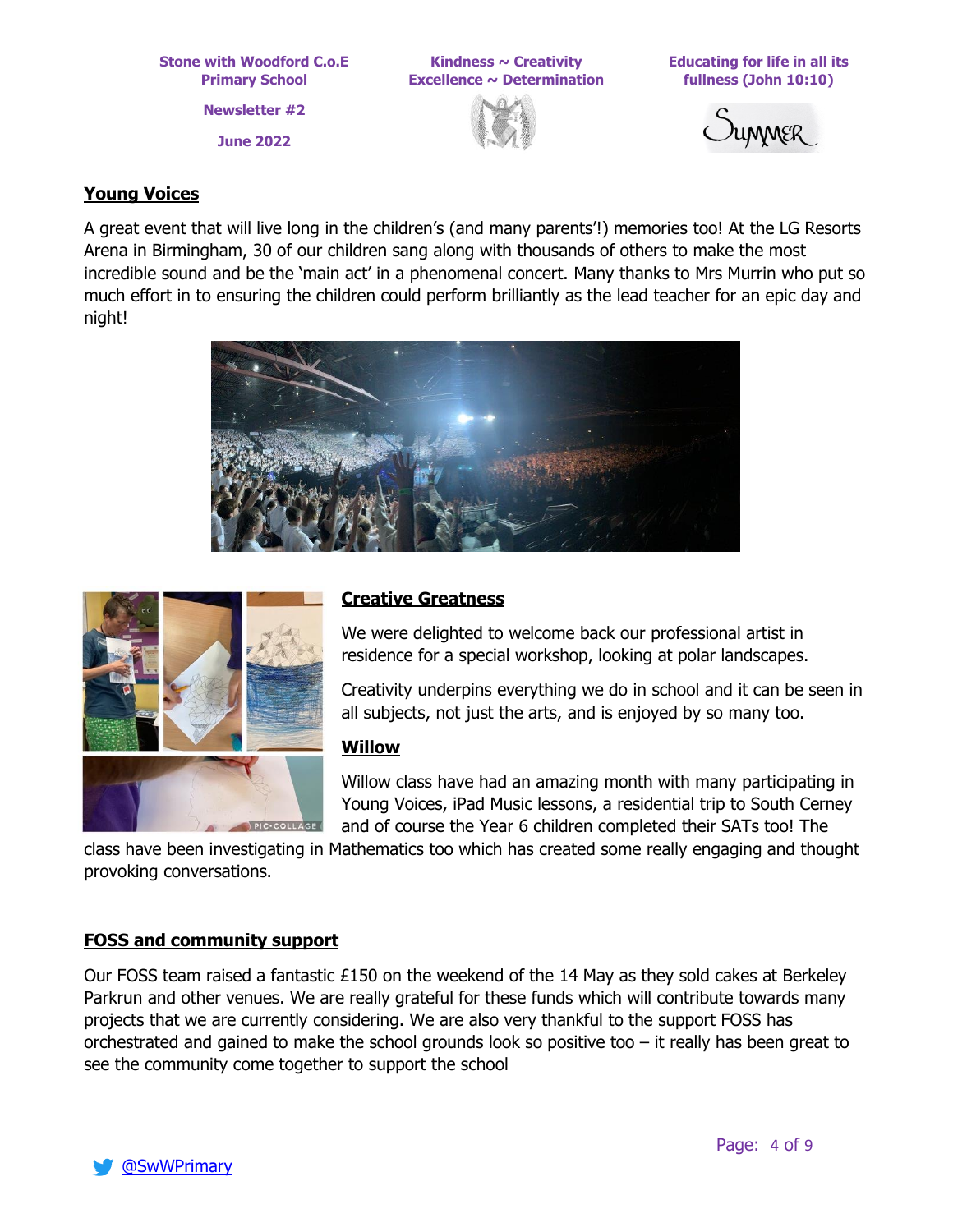**Newsletter #2**

**June 2022**

**Kindness ~ Creativity Excellence ~ Determination**



**Educating for life in all its fullness (John 10:10)**

**UNNER** 



### **Message from FOSS**

Firstly, thank you to everyone who supported the end of half-term Jubilee celebration event. It was wonderful to see the fantastic presentations by the children wearing their red, white and blue and then lovely to see everyone enjoying the refreshments while spending time together in the playground. A big thank you to those parents who helped put the event together from putting up bunting and preparing the food and drinks to serving and then clearing up afterwards. Special thank you to Michala and Ali for arranging the ice-cream cart and donating the ice cream.

With the donations from the non-uniform day and the money raised from refreshments we raised over £200 for the FOSS fundraising, so thank you to everyone for your contributions and we hope that you enjoyed the event.

After the popularity of the ice cream and lolly sales at the Jubilee event we have decided to offer them for sale after school every Friday until the end of term. We can't muster the lovely ice cream cart every week but members of FOSS and parent helpers will be selling ices from 3.10 - 3.25 with prices starting at 40p. So make sure that you have some change with you when you do the school run on Friday afternoons so that you can start your weekend with a little treat and help us raise some money at the same time. We could do with some extra helpers to make sure that we have every Friday afternoon covered so if you could spare us 30 minutes one Friday afternoon please let us know via the office or by emailing [pta@stone-with-woodford.gloucs.sch.uk](mailto:pta@stone-with-woodford.gloucs.sch.uk) 

Our next fundraiser doesn't feature food! We will be doing another clothes collection for Rags 2 Riches on Wednesday 15th June. If you haven't donated before, it is very simple. Please just bring bags of unwanted, clean clothes or footwear to the school on the day of the collection. They then collect the bags from us and weigh them and we get money towards our funds depending on the weight. Please bring bags in at the start of the day and we will collect them in the Cottage.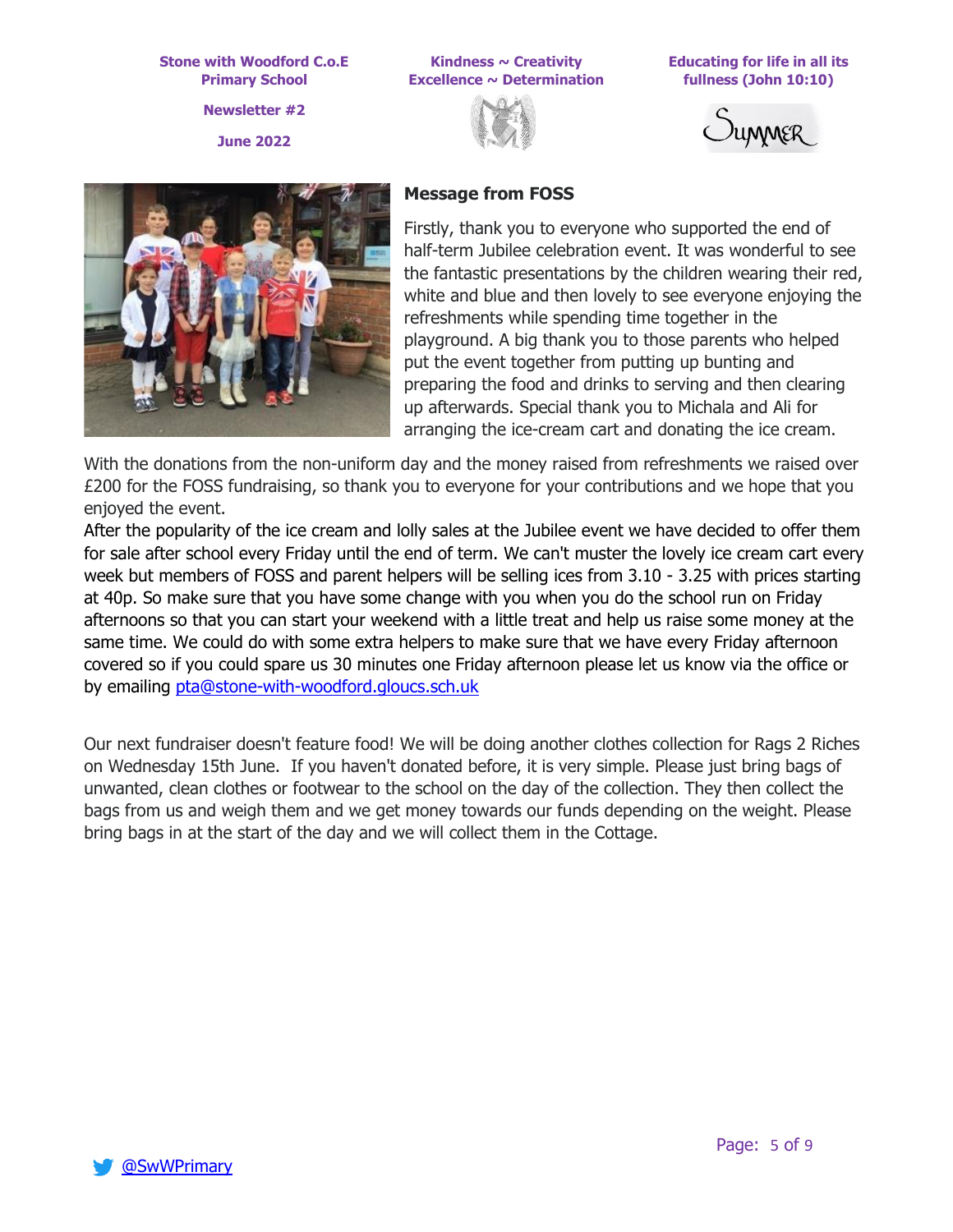> **Newsletter #2 June 2022**

**Kindness ~ Creativity Excellence ~ Determination**



**Educating for life in all its fullness (John 10:10)**

UMMER

### **Family Engagement**

In April we asked for some feedback regarding how we are doing. We are responding to all the comments and trying to take actions to move forward successfully together. Please see the next few here...

| <b>Family Comment</b>                    | Response                                                     |  |  |
|------------------------------------------|--------------------------------------------------------------|--|--|
| As a working parent I notice a lot of    | We are always looking into what we can offer for after       |  |  |
| schools offer after school clubs till    | school clubs as they are an enriching part of our            |  |  |
| around 5/6pm 5 days a week. Stone is     | curriculum. Our staff voluntarily give up time to run them   |  |  |
| very limited and only 1 hour a day       | and an hour after school works well for the children.        |  |  |
| doesn't help much with a full-time       |                                                              |  |  |
| worker.                                  | We offer a variety of clubs and will look to rotate          |  |  |
|                                          | opportunities for all children so they can access rich       |  |  |
|                                          | learning opportunities. Please take a look at our twitter    |  |  |
|                                          | feed to see some of the great things going on:               |  |  |
|                                          | Currently the demand for a childcare service, which we       |  |  |
|                                          | know some larger schools can offer, is limited. We can       |  |  |
|                                          | only run such a service if it is financially viable for the  |  |  |
|                                          | school. Should we receive significantly more requests, it is |  |  |
|                                          | something that the school and governing body can then        |  |  |
|                                          | consider.                                                    |  |  |
| In response to what the school does      | Thank you. The staff work exceptionally hard to deliver a    |  |  |
| well: The rest are also great, I just    | great curriculum and have inspiring ideas throughout all     |  |  |
| checked the ones that I felt are the     | they do $-$ it has been a privilege to see this as the new   |  |  |
| areas where the school does              | headteacher too!                                             |  |  |
| exceptionally well.                      |                                                              |  |  |
| No safety concerns, very secure site     | Safeguarding is something that is always taken seriously     |  |  |
| and small school means all children are  | and we thank you for the positive response. Please do        |  |  |
| well known and parents are               | however contact us immediately should a safeguarding         |  |  |
| recognisable to teachers.                | concern ever arise.                                          |  |  |
| I appreciate the stresses and pressure   | We are doing all we can to address calendar issues -         |  |  |
| the school office/teachers are under     | schools are environments where sometimes last-minute         |  |  |
| however a minimum of 1-2 weeks           | changes do occur or exciting events that we want our         |  |  |
| notice prior to any event taking place,  | children to experience are offered with little notice.       |  |  |
| would be greatly appreciated.            | However, we hope families find the dates in the newsletter   |  |  |
|                                          | useful and we are organising a full calendar for next year   |  |  |
|                                          | which we will try to communicate before the end of this      |  |  |
|                                          | academic year.                                               |  |  |
| We don't know what our child has         | Our school is being run with the principles of kindness and  |  |  |
| covered in e.g. science. We do feel that | determination; we work hard to ensure each child reaches     |  |  |
| children who are performing well at      | their potential.                                             |  |  |

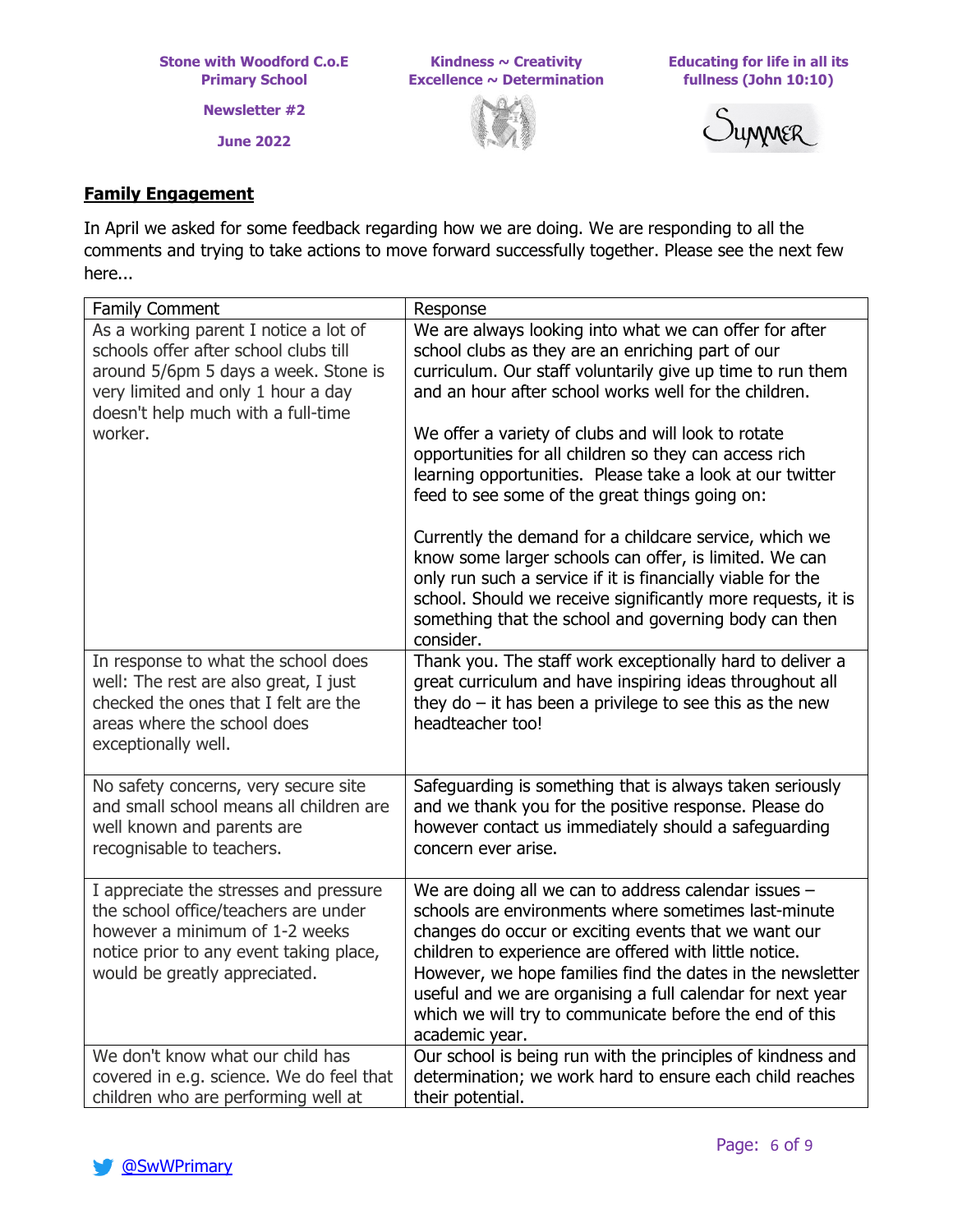|  | <b>Stone with Woodford C.o.E</b> |  |
|--|----------------------------------|--|
|  | <b>Primary School</b>            |  |

**Newsletter #2**

**June 2022**

**Educating for life in all its fullness (John 10:10)**

UMMER

| school could probably be pushed a little<br>harder, particularly with a view to<br>Grammar school entry.                                                                                                                                                                                                                                                                           | We offer regular parents' meetings, and you are always<br>welcome to speak to the teacher if you have any specific<br>questions or concerns.<br>We are looking to add more detail about our curriculum to<br>our school website for the new academic year. In the<br>meantime, please look on Twitter to see what children<br>have been up to and to get a further insight into their<br>learning. |
|------------------------------------------------------------------------------------------------------------------------------------------------------------------------------------------------------------------------------------------------------------------------------------------------------------------------------------------------------------------------------------|----------------------------------------------------------------------------------------------------------------------------------------------------------------------------------------------------------------------------------------------------------------------------------------------------------------------------------------------------------------------------------------------------|
| I really do believe that this is a school<br>that supports the needs of the<br>individual child to reach their full<br>learning potential. That is something<br>that a lot of schools claim to do but it is<br>very rare to see a school that actually<br>delivers. We feel very fortunate to have<br>found it and for our children to have<br>the benefit of such an environment. | What a heart-warming response $-$ thank you for your kind<br>words.                                                                                                                                                                                                                                                                                                                                |

#### **Lost property FREE school**

Thank you for supporting in our initiative to become a 'lost property free school'. Anything that goes missing this term will be swept up quickly and re-established with its owner and named with a sharpie pen as soon as it is found. Please name everything at home to avoid this need if at all possible.

Thank you for reading and we welcome your support as we move forward each day (if you have time, please find below some supportive documents we hope that you find interesting).

### **The Stone with Woodford School Team**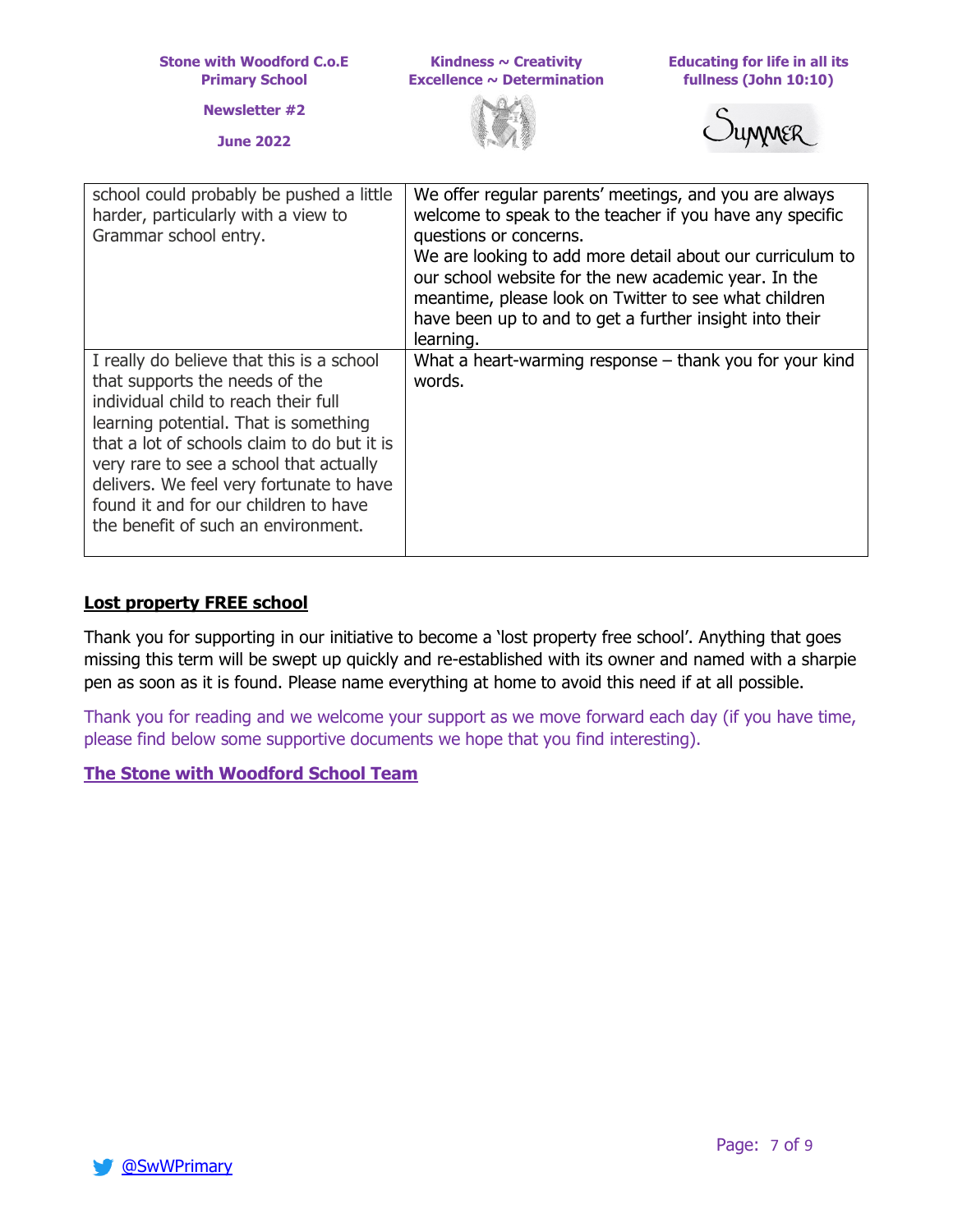**Newsletter #2**

**June 2022**

**Kindness ~ Creativity Excellence ~ Determination**



**Educating for life in all its fullness (John 10:10)**



#### **Supportive families at home – Working together**

#### **Emotional Wellbeing**

#### **How to help children deal with loneliness**

The global pandemic put massive mental health pressures on many families – as they had to find new ways to come together while staying physically apart. For some, they did this with limited access to their normal support networks.

Loneliness sometimes seems easy to dismiss as nothing more than a passing feeling. However, the significant strains of the last few years have impacted some people more than usual. It is therefore even more important now to avoid feeling lonely for long periods of time, as this can lead to more serious mental health problems.

Building positive relationships is essential for children to find support and understanding – whether they are feeling sad, melancholic, misunderstood, lonely – or when they are not sure what their emotions are.

The free app, [Ollee](https://parentzone.org.uk/ollee/download), funded by BBC Children in Need's A Million & Me initiative, helps 8-11 year-olds identify and understand their feelings, and offers them support when their **Adult Education** emotions might seem overwhelming.

### **Maths Course**

We hope you found the communication around improving maths skills to support your child useful, it might not be too late to sign up. If you are still interested please email [Fay.Tucker@gloucestershire.gov.uk](mailto:Fay.Tucker@gloucestershire.gov.uk)





Are you concerned by what your child is playing on their screens? Taming gaming is a family gaming database where you can research and find out the fundamentals behind many of the leading titles that children are engaging with.

Family Video Game Database has been created to help parents, carers and guardians gain a deeper understanding of video

games. Through unusual lists of games, detailed search and alternative suggestions they connect families with amazing, affordable video games that are valued by adults and children.

They only include games in the database if they offer unique and unusual ways to play, process and participate for particular age groups. We also include games if they are important for parents to know about because of popularity or mature content. **<https://www.taminggaming.com/en-gb/>**